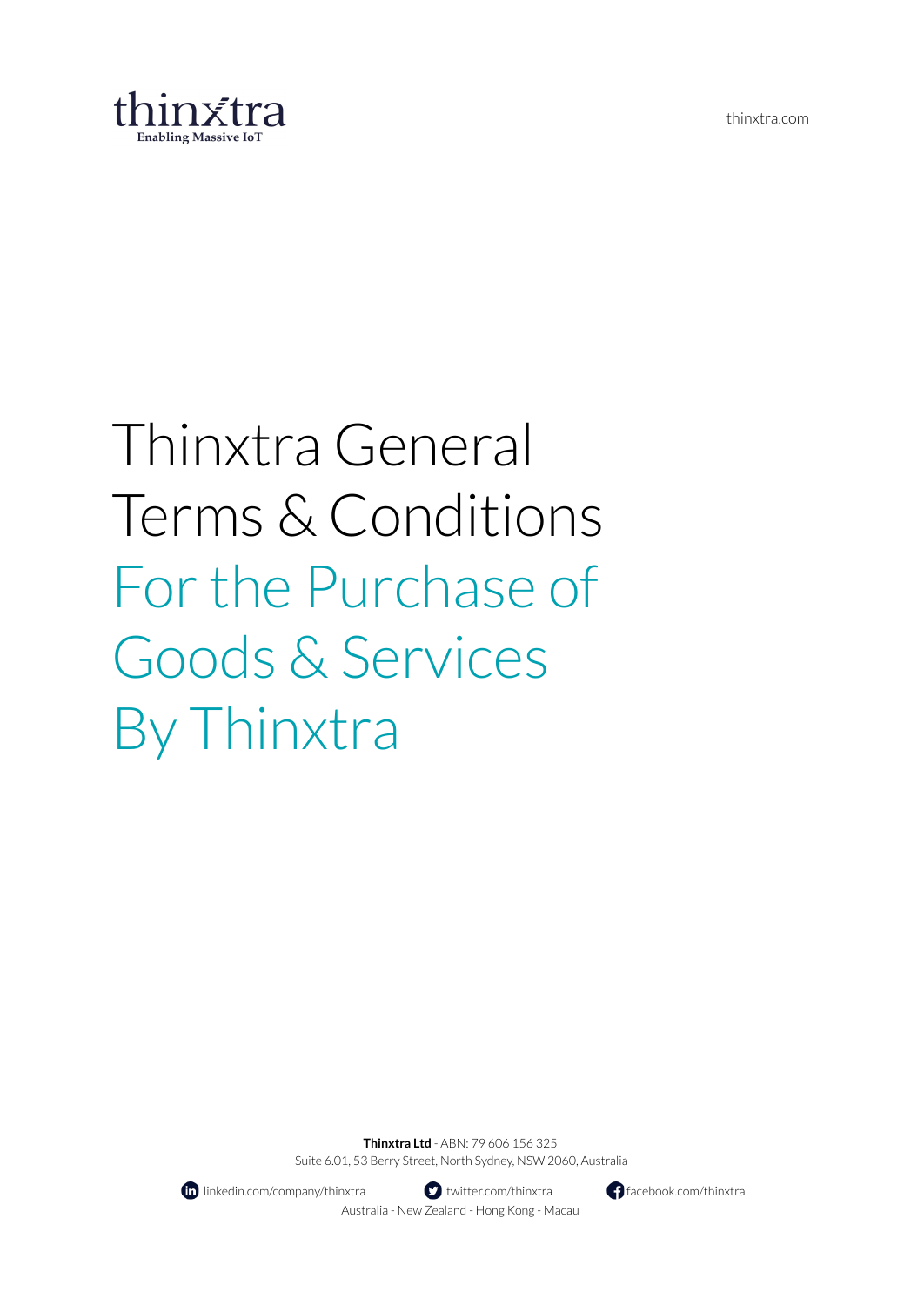

## Table of Contents

| General                        | $\overline{c}$ |
|--------------------------------|----------------|
| Information                    | $\overline{2}$ |
| Contract                       | $\overline{2}$ |
| No Exclusivity                 | 3              |
| Price and Payment              | 3              |
| Access                         | $\overline{4}$ |
| Delivery                       | 5              |
| Acceptance                     | 5              |
| Warranty                       | 6              |
| Delay / Accelerate             | $\overline{7}$ |
| <b>Variations And Extras</b>   | 8              |
| <b>Risks and Title</b>         | 9              |
| <b>Termination for Cause</b>   | 9              |
| Termination for Convenience    | 10             |
| Indemnity and Insurance        | 10             |
| Limitation of Liability        | 11             |
| Confidentiality and Privacy    | 11             |
| <b>Intellectual Property</b>   | 12             |
| <b>Complaints and Disputes</b> | 13             |
| Assignment and Subcontracting  | 13             |
| Goods & Services Tax           | 13             |
| Law and Jurisdiction           | 14             |
| Miscellaneous                  | 14             |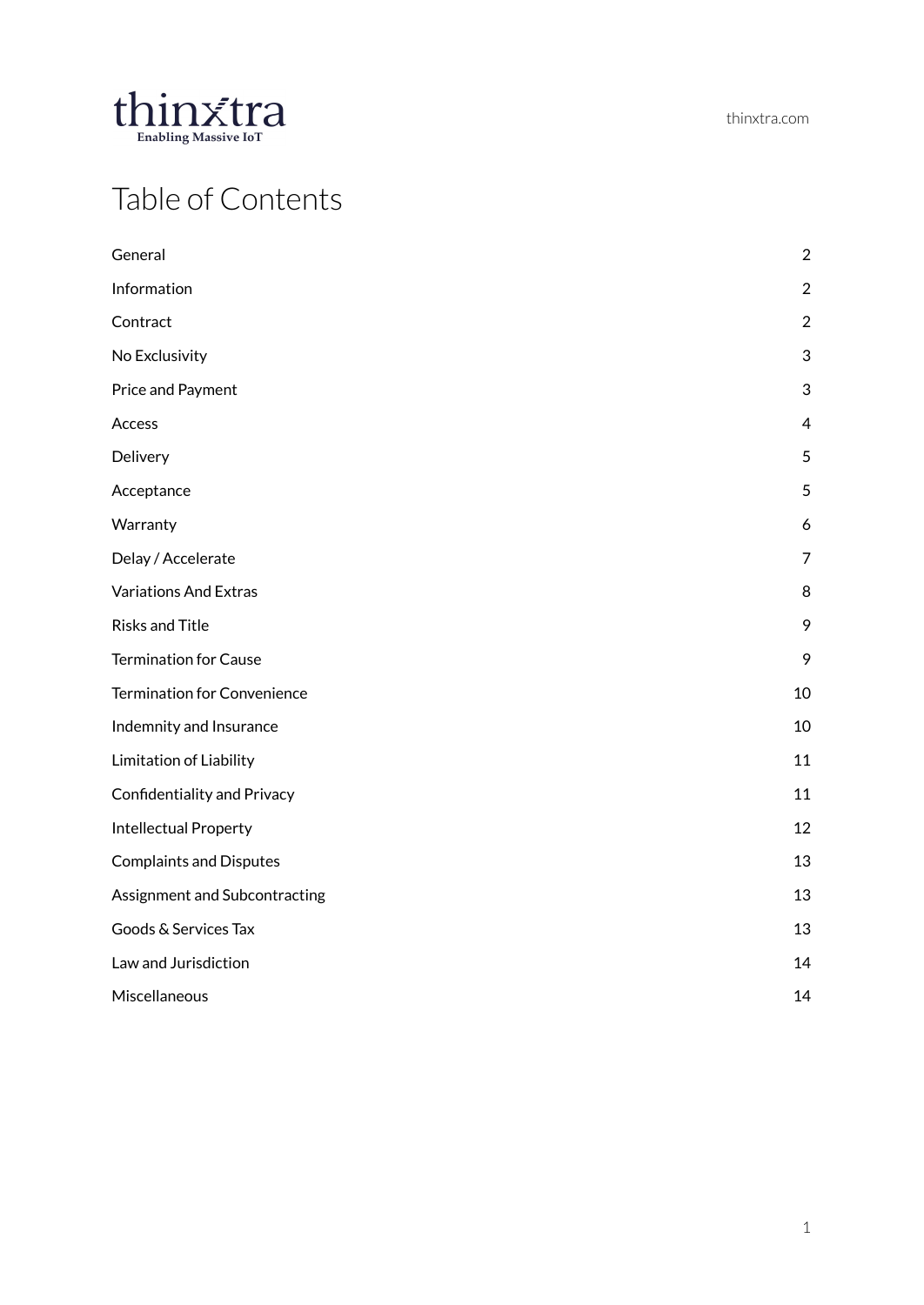thinxtra.com



## <span id="page-2-0"></span>1 General

All new and used goods, materials, components, parts (Goods) and labour or other services (Services) sold or supplied by you (the Supplier) to Thinxtra Pty Ltd ACN 606 156 325 or its related entities (Thinxtra) are supplied on these terms and conditions (Terms).

# <span id="page-2-1"></span>2 Information

Except to the extent expressly provided otherwise, Thinxtra:

- a) has endeavoured and will continue to endeavour to ensure the accuracy of any information provided to, or obtained by, the Supplier; and
- b) does not warrant or guarantee the accuracy, sufficiency or otherwise of such information and disclaims all responsibility for it.

## <span id="page-2-2"></span>3 Contract

- 3.1 Thinxtra may only order Goods or Services from the Supplier by issuing the Supplier with an order:
	- a) specifying the Goods and Services to be provided;
	- b) which is marked and shown to be expressly a "Purchase Order" from Thinxtra (a Purchase Order); and
	- c) has a Thinxtra designated and specific Purchase Order number.
- 3.2 The Supplier only accepts and is deemed to accept a Purchase Order on the earlier of:
	- a) signing and returning a copy of the Purchase Order to Thinxtra;
	- b) communicating to Thinxtra that it accepts the Purchase Order in writing;
	- c) delivering any of the Goods ordered in accordance with these Terms;
	- d) commencing to carry out the Services the subject of the Purchase Order; and
	- e) 7 days after receipt of the Purchase Order unless rejected earlier in writing by the Supplier.
- 3.3 If the Supplier accepts a Purchase Order under clause 3.2, a contract comes into existence (Contract) comprising:
	- a) a Thinxtra standing offer (if any) to which these Terms are attached;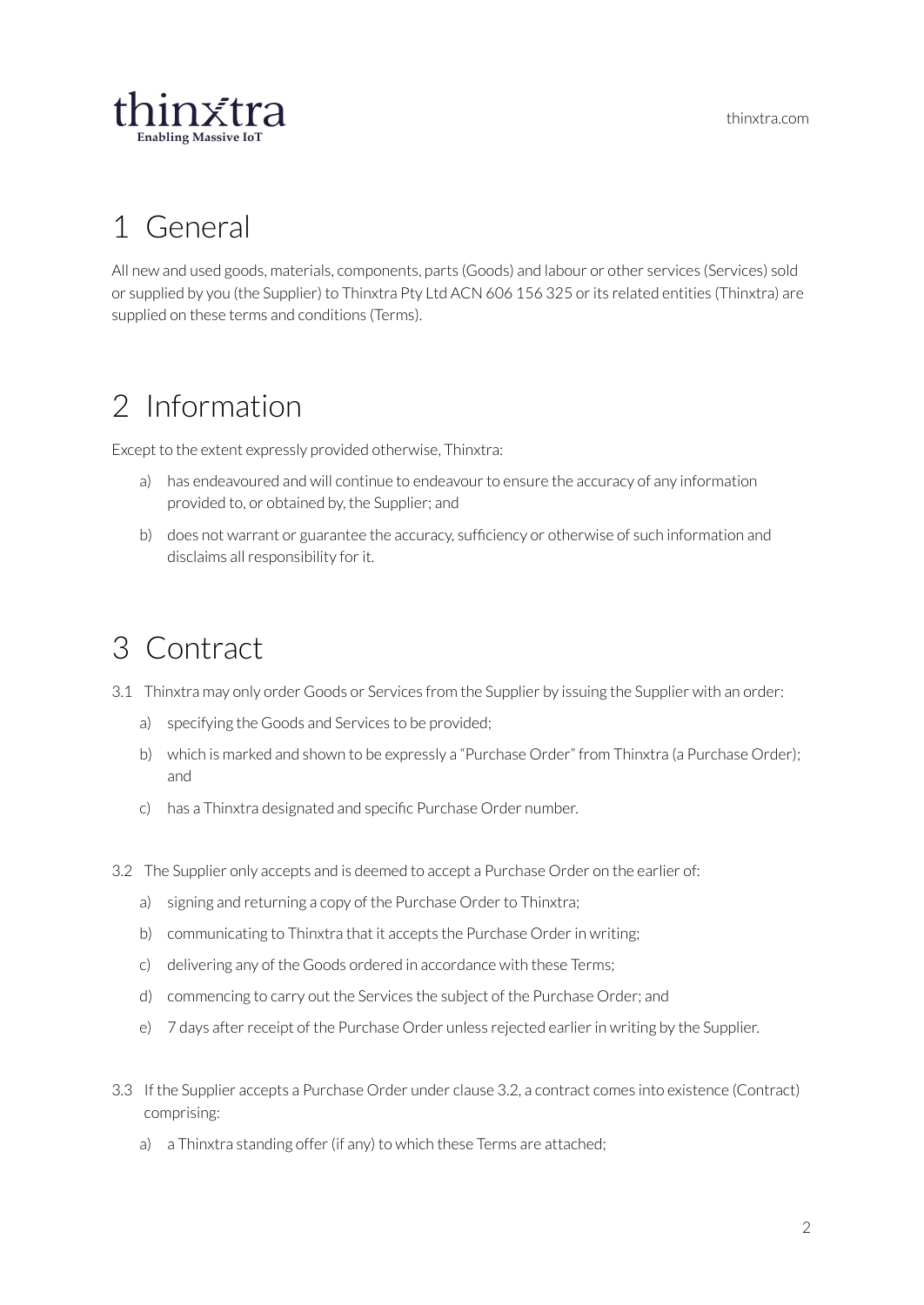thinxtra.com



- b) any other Thinxtra purchasing document or letter of agreement to which these Terms are attached;
- c) the Purchase Order;
- d) these Terms; and
- e) any other documents attached to these Terms by Thinxtra, which will take precedence in the order listed above with the first taking the highest priority and so on.
- 3.4 In relation to any other terms and conditions attached to or included within an invoice, document or communication of the Supplier related to the Goods and Services whether issued before or after the date of this Contract:
	- a) this Contract prevails to the extent of any inconsistency; and
	- b) the Supplier warrants not to assert or to claim that any of those terms and conditions apply.
- 3.5 This Contract is deemed to apply to the early performance of the Services or supply of the Goods under this Contract which has taken place prior to the formation of the Contract in accordance with clause 3.3.

#### <span id="page-3-0"></span>4 No Exclusivity

- 4.1 Neither this Contract nor any Terms confer on the Supplier any right to be a sole or exclusive Supplier of the Goods or Services or similar goods or services.
- 4.2 Nothing in the Contract or these Terms obliges Thinxtra to request, procure or acquire any minimum level, or expected level, of Goods or Services from the Supplier.

## <span id="page-3-1"></span>5 Price and Payment

- 5.1 The rates or prices forthe Goods or Services including any deposits and other payments as specified in the Contract (the Price) are fixed forthe term of this Contract.
- 5.2 The Price includes all things necessary and incidental to the supply of the Goods and Services including packaging, travel, freight, insurance, duties, tolls, taxes (excluding GST) and, charges and consumables.
- 5.3 At the time(s) specified in the Contract, or if none specified, upon acceptance by Thinxtra of the Goods and Services, the Supplier may submit to Thinxtra a claim for payment.
- 5.4 Any claim for payment by the Supplier must:
	- a) attach a valid tax invoice;
	- b) include a detailed description of the Goods and Services performed itemised to show: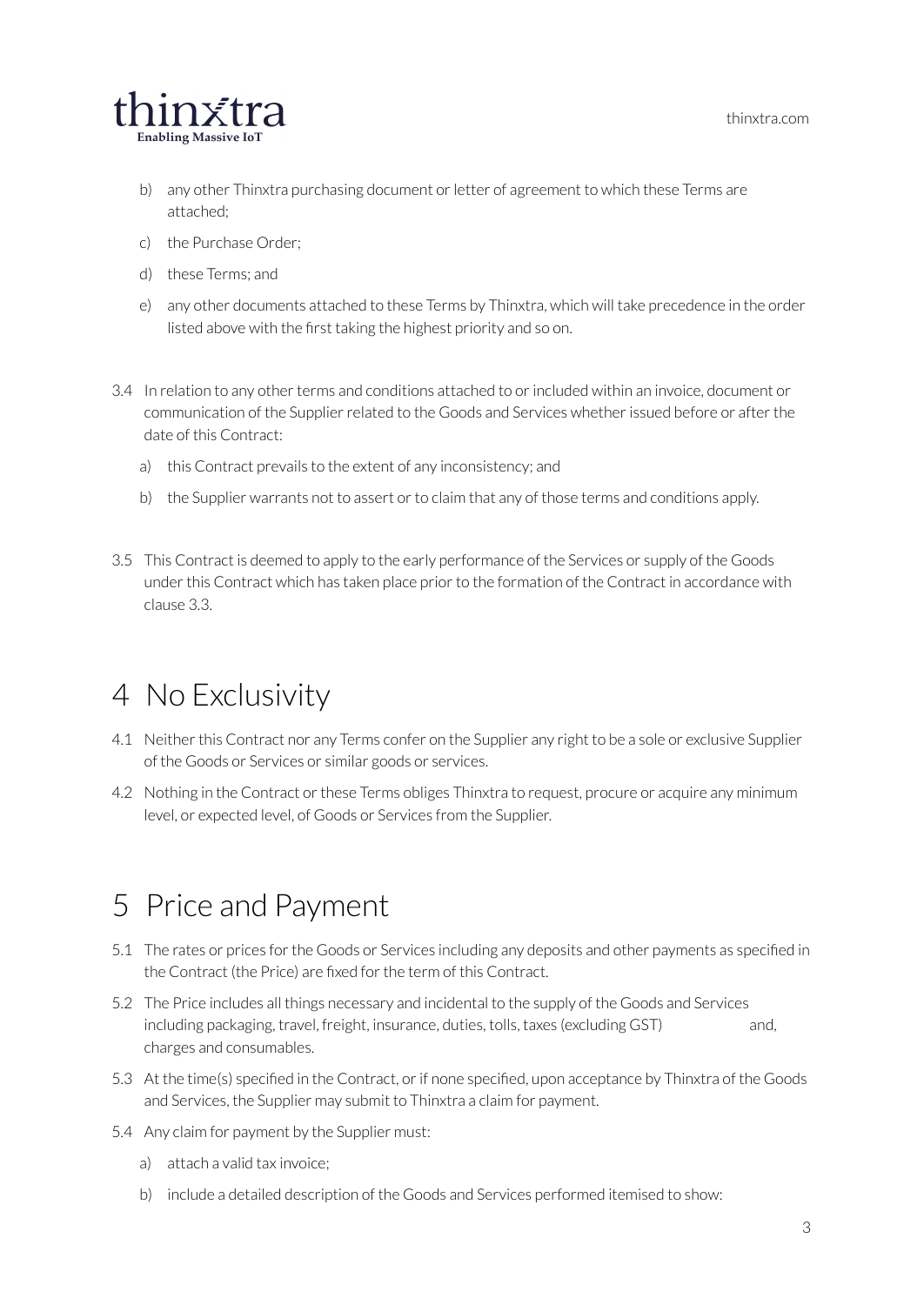

- i) the rates or pricing charges by reference to those set out in the Purchase Order;
- ii) the work carried out by reference to the hours for Services or quantity of Goods provided;
- iii) the amounts attributable to any other taxes, duties, costs or charges; and
- iv) any other details required by the Contract;
- c) refer to the correct Purchase Order number issued by Thinxtra; and
- d) be sent to and received by Thinxtra at finance@thinxtra.com
- 5.5 Thinxtra may offset or deduct from a payment claim any amount which it considers, acting reasonably, is due or may become due from the Supplier to Thinxtra or withhold any disputed portion of a payment claim.
- 5.6 Save to the extent offset under clause 5.5, Thinxtra will pay payment claims within thirty (30) days from the end of the month in which the payment claim was received (provided it complies with the terms of the Contract).
- 5.7 Any payment for Goods and Services does not constitute acceptance or completion nor waive or prejudice any rights Thinxtra may have under the Contract.
- 5.8 Thinxtra will pay interest on any late payment at the rate of the Reserve Bank of Australia cash target rate plus 4% which shall not be compounded.

#### <span id="page-4-0"></span>6 Access

- 6.1 The Supplier must give Thinxtra at least 7 days' notice (unless otherwise agreed) if access is required to Thinxtra or third party land (the Site), including any facilities or services which may be required.
- 6.2 Thinxtra will give the Supplier access to its Site as is reasonably necessary forthe Supplierto supply the Goods and carry out the Services during ordinary business hours.
- 6.3 Each party must ensure that its personnel do not unduly interfere with any of the movements or operations of the other or the activities on Sites.
- 6.4 The Supplier must comply with, and ensure that its personnel comply with, Thinxtra's policies and rules and any reasonable directions given by Thinxtra.
- 6.5 The Supplier must allow Thinxtra at any time on giving reasonable notice to:
	- a) verify the Supplier's compliance with the Contract;
	- b) inspect, examine and witness tests on the Goods and the performance of the Goods;
	- c) inspect, examine and witness tests on the Services and the results of the Services; and
	- d) carry out site inspections, at the Supplier's premises orthe Supplier's subcontractors' premises or anywhere else as necessary.
- 6.6 Thinxtra may, in its sole discretion require the Supplier, its personnel or any contractor of the Supplier to: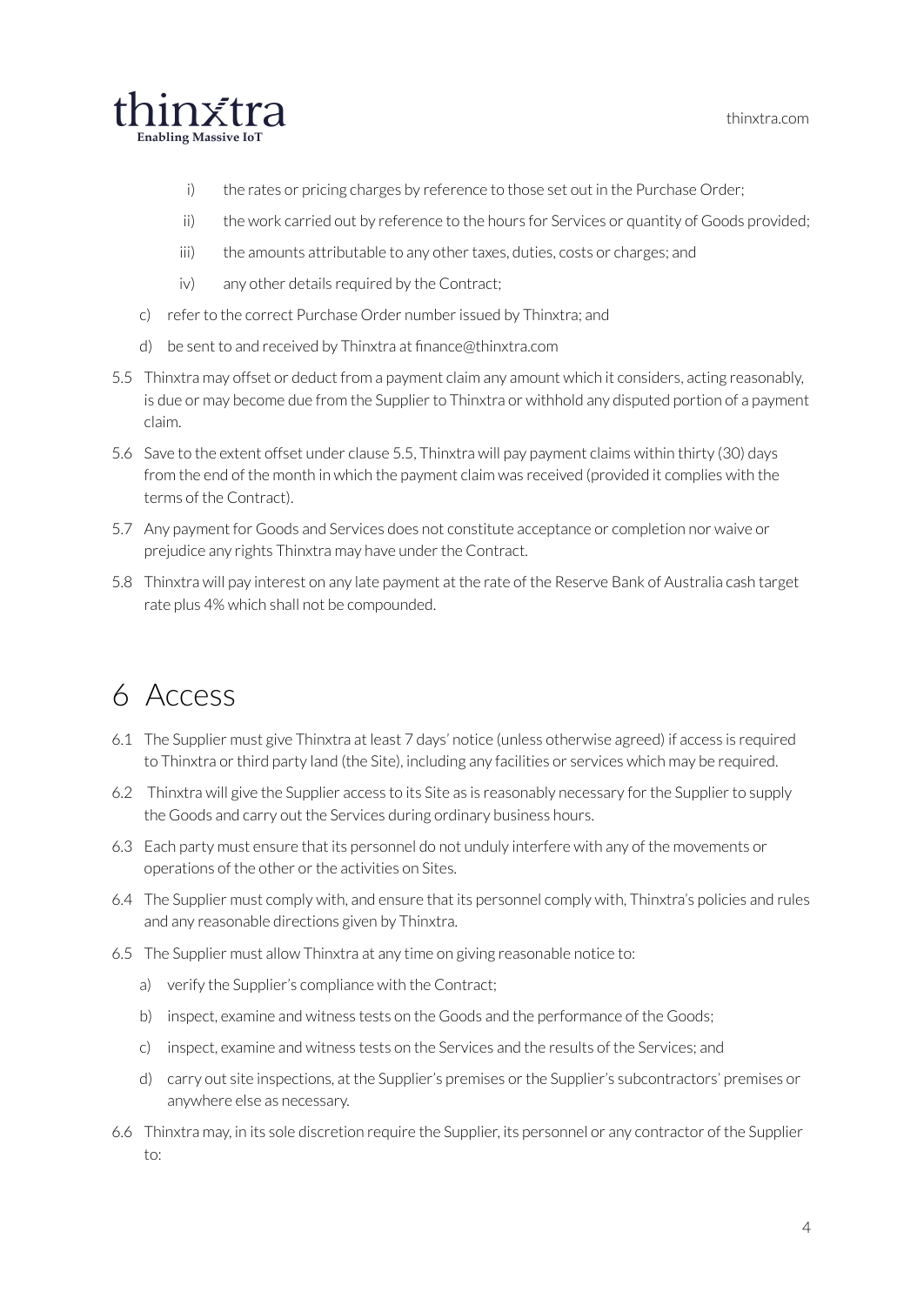

- a) leave the Site immediately; and
- b) remove any material or substance brought to Site from or through the Supplier immediately, and the Supplier must do so.

# <span id="page-5-0"></span>7 Delivery

- 7.1 The Goods are taken to be delivered when the Goods arrive at the point nominated in the Purchase Order (Delivery).
- 7.2 Delivery of the Goods must be achieved by the date for Delivery specified in the Contract (Date for Delivery).
- 7.3 If no Date for Delivery is specified, the Goods must be delivered promptly, expeditiously, with due diligence and without delay.
- 7.4 The Goods must be:
	- a) packed and protected having regard to industry accepted methods of carriage, handling and weather conditions;
	- b) provided and fitted with adequate handling devices required for lifting and handling; and
	- c) packed and marked as being for Thinxtra, and showing the correct Purchase Order or Contract number.
- 7.5 The Supplier must notify Thinxtra promptly of the date of despatch of the Goods and the estimated date of arrival at the point of delivery for each consignment.

#### <span id="page-5-1"></span>8 Acceptance

- 8.1 The Goods and Services must achieve Acceptance by the date for acceptance specified in the Contract (Date for Acceptance). If no Date for Acceptance is specified, the Goods and Services must be supplied promptly, expeditiously, with due diligence and without delay.
- 8.2 Under this Contract, Acceptable means that stage in the carrying out and completion of the supply of Goods and Services when:
	- a) the Goods and Services comply in all respects with the requirements of the Contract including all warranties;
	- b) all tests and re-tests required by the Contract to be carried out and passed have been carried out, passed and accepted by Thinxtra; and
	- c) all original equipment manufacturer manuals and warranties, documents and any other information reasonably requested by Thinxtra have been supplied.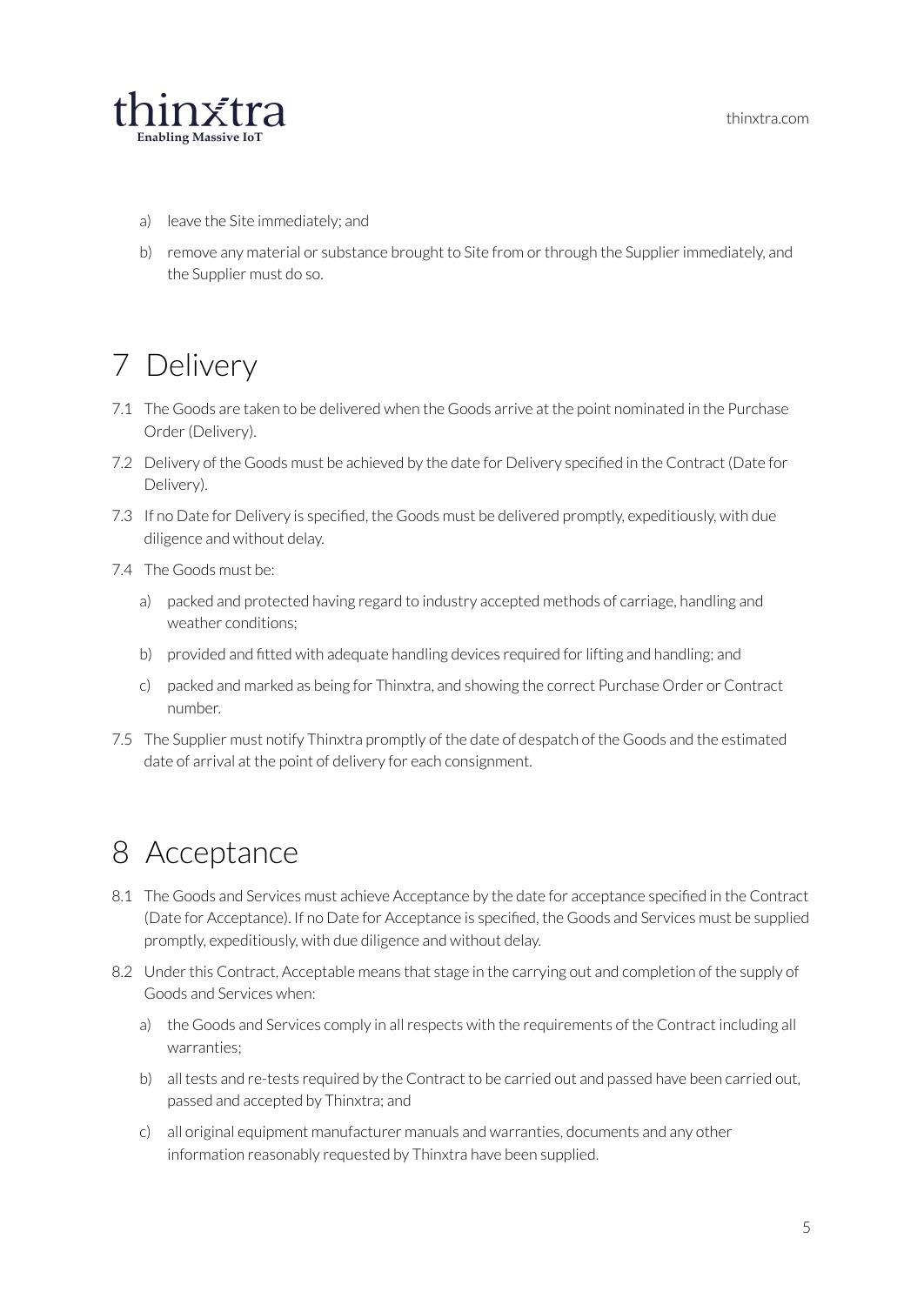

- 8.3 When the Supplier believes that the Goods and Services are Acceptable, it must promptly notify Thinxtra in writing.
- 8.4 Following notice in accordance with clause 8.3, Thinxtra will promptly inspect or test the Goods and Services and then, by written notice referring expressly to this clause, Thinxtra may (acting reasonably) either:
	- a) if the Goods and Services are Acceptable, accept the Goods and Services (Acceptance) or part of them;
	- b) if the Goods and Services are not Acceptable;
		- i) reject the Goods and Services or part of them and rely on the remedies in clause 8.5; or
		- ii) accept the Goods and Services or part of them and offset a reasonable amount from the Price.
- 8.5 If any Goods and Services are rejected, Thinxtra may, at its option:
	- a) require the Supplier to collect the Goods and / or demobilise any Services at its own cost;
	- b) require the Supplier to rectify, at its own cost, the Goods and Services and resubmit them; and / or
	- c) appoint a third party to complete orre-perform the supply of the Goods and Services.
- 8.6 Unless the Goods and Services are rejected, Acceptance is deemed to occur on the date of Thinxtra's notice issued under clause 8.4(a) (being the Date of Acceptance).
- 8.7 Any delivery or acknowledgement of receipt of Goods and Services, including by signing 'acceptance' forms or similar, does not constitute Delivery or Acceptance.
- 8.8 Any inspection, testing, approval or Acceptance of all or some of the Goods and Services does not waive or relieve the Supplier of its obligations under the Contract.

#### <span id="page-6-0"></span>9 Warranty

- 9.1 The Warranty Period means a minimum of twelve (12) months commencing upon Acceptance of the Goods and the Services.
- 9.2 The Goods must on Acceptance and for the Warranty Period:
	- a) if the Supplier showed a sample of the Goods to Thinxtra, conform to the sample shown;
	- b) be free from defects in materials and workmanship, fit for purpose and of merchantable quality; and
	- c) unless specified otherwise, be new and not second-hand, used, reconditioned or rebuilt.
- 9.3 The Services must at all times and for the Warranty Period following Acceptance:
	- a) conform with the demonstration shown (if the Supplier demonstrated the Services);
	- b) be performed by competent, appropriately qualified and trained Personnel;
	- c) be carried out with due care, skill, competence and diligence; and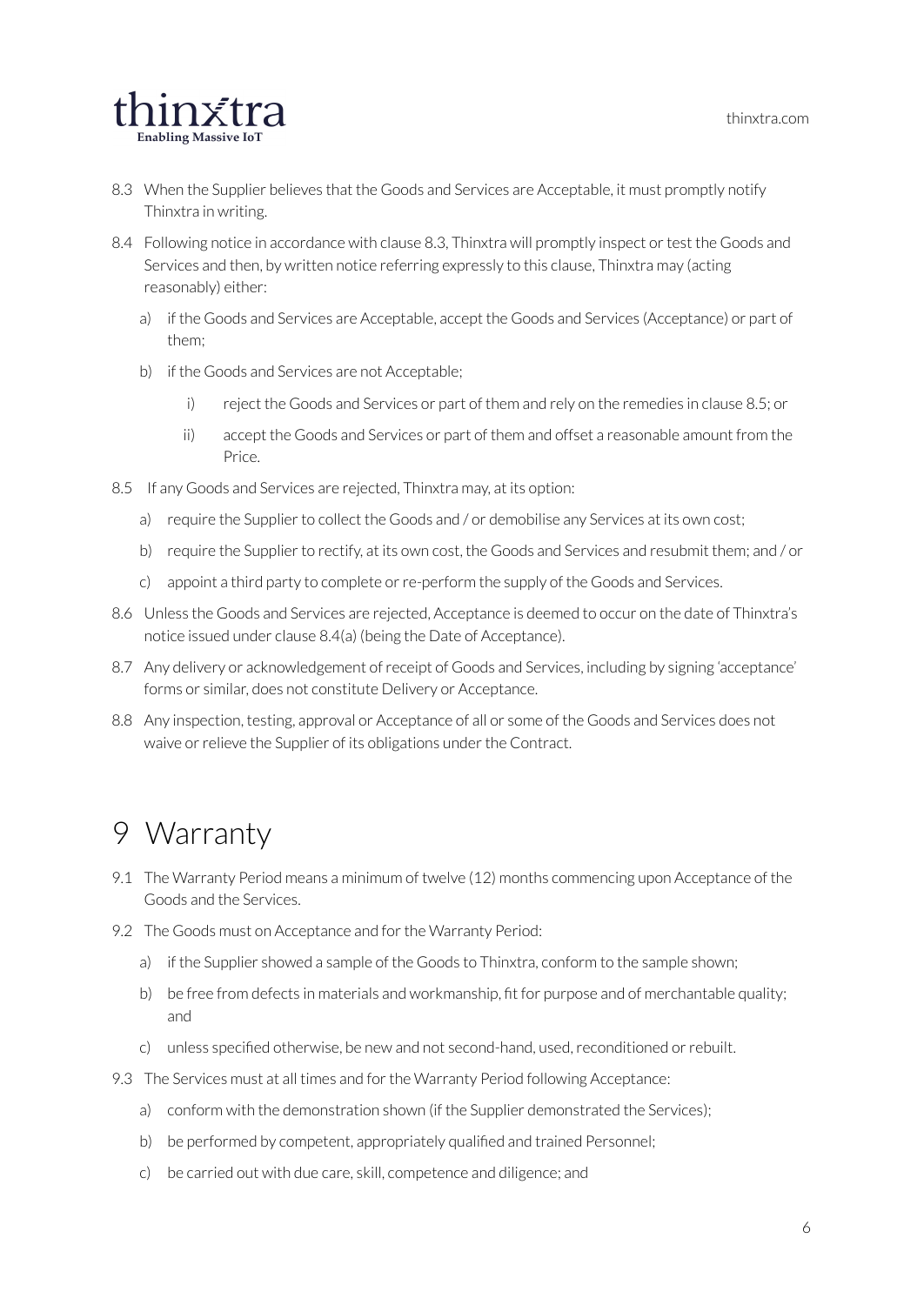

- d) use tools and equipment which comply with applicable laws and are in a safe working condition.
- 9.4 The Supplier must obtain and assign to Thinxtra the benefit of all warranties from its contractors, suppliers or consultants in relation to the Goods and Services.
- 9.5 If, during the Warranty Period, Thinxtra discovers a defect(s), in the Goods and Services, Thinxtra may direct the Supplier to rectify the defect(s) within a reasonable time.
- 9.6 If the Supplier fails to rectify a defect in accordance with Thinxtra's direction and fails to promptly (and at the latest within 7 days) show cause why the defect(s) were not rectified. Thinxtra may require the Supplier to:
	- a) collect the Goods and demobilise any personnel carrying out the Services; and/or
	- b) re-supply any Goods and Services, or otherwise rectify them and submit them again for Acceptance, within such time or times, as Thinxtra may (acting reasonably) direct, without limiting any other remedies available to Thinxtra.
- 9.7 If the Supplier fails to rectify the defects in accordance with clause 9.5, Thinxtra may do any one or more of the following:
	- a) promptly rectify the defects itself or engage a third party to do so;
	- b) sell any defective Goods or return them to the Supplier; and/or
	- c) elect to accept any defective Goods and Services as a variation and adjust the Price accordingly, and recover its additional costs and expenses incurred in doing so from the Supplier as a debt due and payable to Thinxtra.

## <span id="page-7-0"></span>10 Delay / Accelerate

10.1 Thinxtra may at any time, in its sole discretion request the Supplier to:

- a) suspend; or
- b) accelerate,

the supply of the Goods and Services, or any part thereof.

- 10.2 If the Supplier considers that it will, or may be delayed in supplying any Goods and Services, the Supplier must notify Thinxtra within 14 days of becoming aware, or ought reasonably to have been aware, of the likely delay.
- 10.3 Provided that notice has been given under clause 10.2, to the extent that the Supplieris delayed in achieving Delivery and/or Acceptance by the Date for Delivery and/orthe Date for Acceptance due to:
	- a) any fact, event, matter or circumstance beyond its reasonable control; or
	- b) any breach, act or omission of Thinxtra, its agents or contractors,

then, to the extent of that delay, the Supplier will be entitled to, and Thinxtra will allow the Supplier, an extension to the Date for Delivery and/or Acceptance.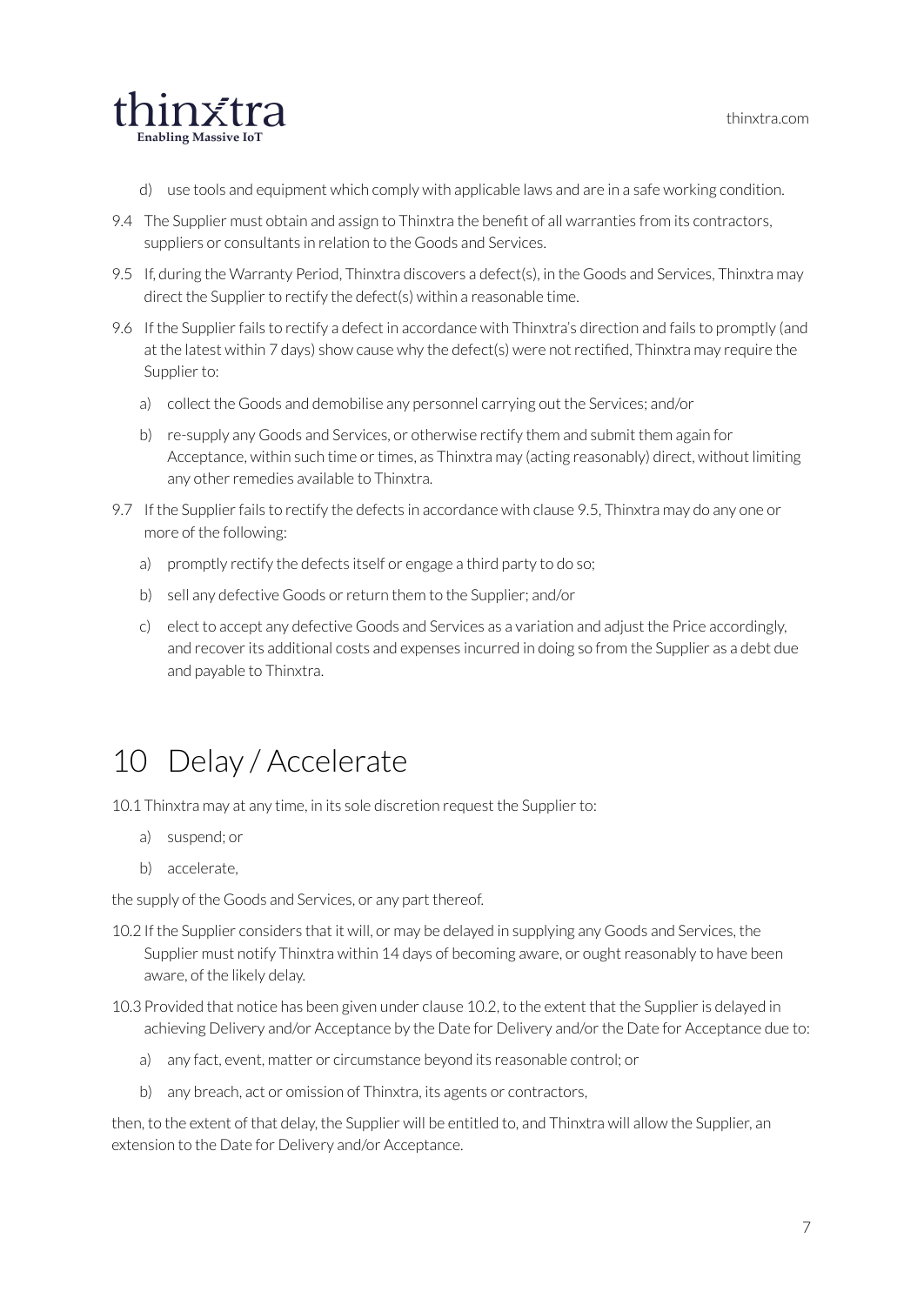

- 10.4 To the extent the Supplier is entitled to extra time under clause 10.3(b), Thinxtra will pay or allow the Supplier its reasonable, additional and proven delay costs.
- 10.5 Except as otherwise provided by this clause, the Supplier has no entitlement to:
	- a) extra time or costs due to a delay or disruption to; or
	- b) extra costs due to a request to accelerate,

the supply of the Goods and Services.

#### <span id="page-8-0"></span>11 Variations And Extras

- 11.1 Thinxtra may, at any time, only by giving written notice expressly referring to this clause, add, delete, omit or change the nature, quality or quantity of the Goods and Services underthe Contract (a Variation).
- 11.2 Prior to directing a Variation under clause 11.1, Thinxtra may request, and the Supplier must promptly notify Thinxtra, whether a proposed Variation can be effected, together with, if it can be effected, the Supplier's estimate of the:
	- a) effect on the work plan or program (including on any Date for Delivery and Date for Acceptance); and
	- b) cost (including all additional time-related costs, if any) of the proposed Variation.
- 11.3 The Supplier may request Thinxtra to direct a Variation for the convenience of the Supplier and Thinxtra may do so in its sole and absolute discretion.
- 11.4 Thinxtra will promptly price each Variation using the following order of precedence:
	- a) prior agreement;
	- b) applicable rates or Prices in the Contract;
	- c) rates or Prices in a priced schedule ofrates to the extent that it is reasonable to use them; and
	- d) reasonable rates or prices, which shall include a reasonable amount for profit and overheads,

and any deductions shall deduct a reasonable amount for profit and overheads. That price as assessed by Thinxtra acting reasonably, will be added to or deducted to the Price.

- 11.5 If the Supplier considers a direction from Thinxtra to constitute a variation but which does not comply with this clause, it must notify Thinxtra within 7 days of that direction.
- 11.6 If the Supplier fails to notify Thinxtra in accordance with clause 11.5, then the Supplier:
	- a) must comply with the direction;
	- b) waives any entitlement to additional payment in respect of the direction (whether or not it constitutes a Variation or not); and
	- c) releases Thinxtra from any claim for additional payment in respect of the direction.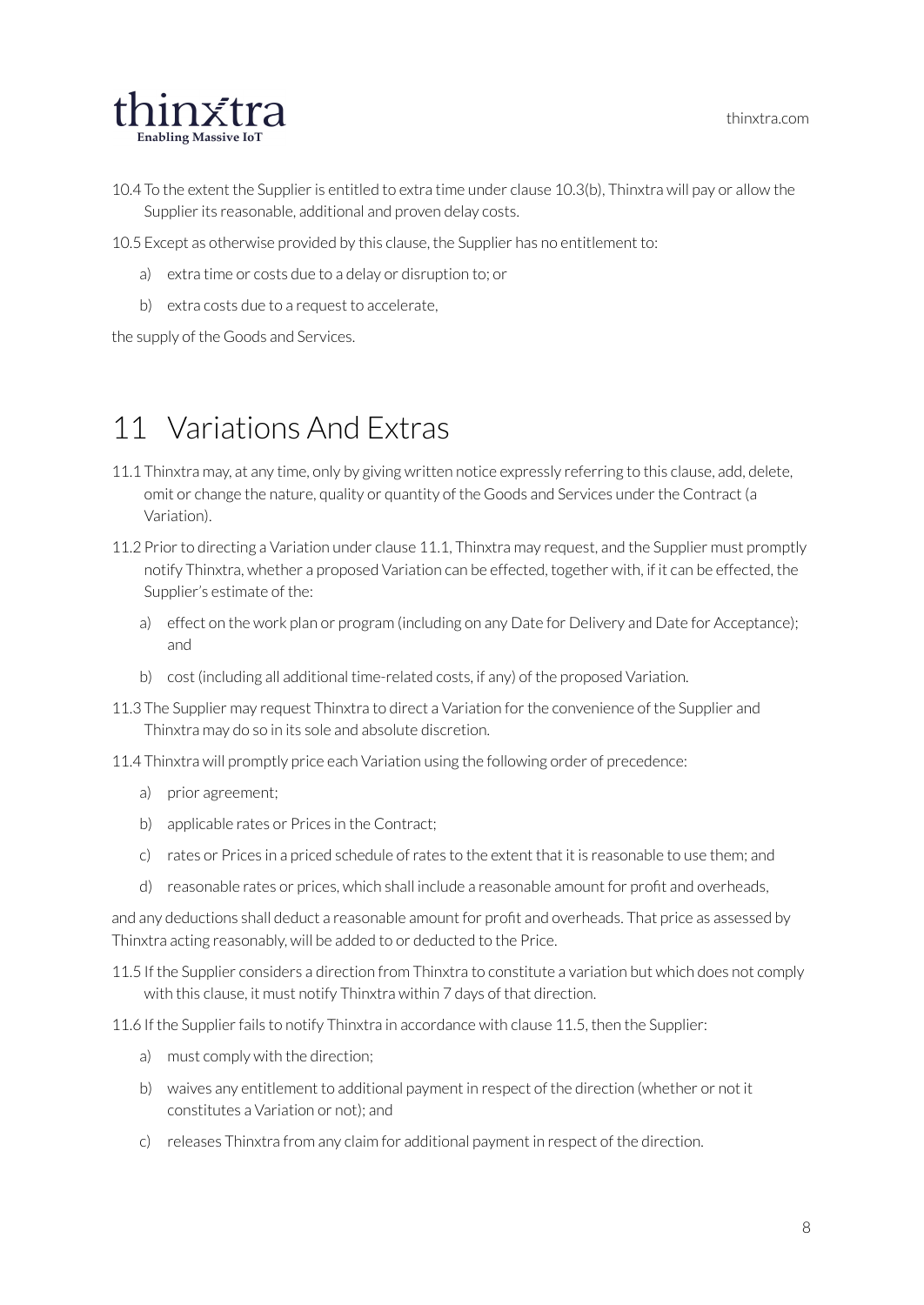

#### <span id="page-9-0"></span>12 Risks and Title

- 12.1 Risk in connection with the Goods passes on Delivery in accordance with these Terms.
- 12.2 Title, property and ownership in the Goods passes to Thinxtra on payment of the Price.
- 12.3 Prior to title passing, the Supplier may register a security interest under the Personal Properties Securities Act 2009 (Cth) (PPSA) in relation to the Goods provided that such security interest is promptly removed after title has passed in accordance with clause 12.2.
- 12.4 After title passes, the Supplier must remove and Thinxtra may register a security interest in relation to the Goods.
- 12.5 Each party waives its rights to any verification statements and any other notices required under the PPSA to the extent permitted at law.
- 12.6 Neither party may register, sell, hire, lease, assign rights to or dispose of any security interest in relation to Goods other than as permitted by this Contract.

#### <span id="page-9-1"></span>13 Termination for Cause

- 13.1 Either party may terminate the Contract effective immediately, by notice in writing to the other party, if:
	- a) a party breaches a material obligation and fails to rectify that breach within 14 days of a written request by the other party to do so; or
	- b) a party becomes bankrupt, insolvent, has an external administrator appointed or fails to set aside or have revoked (within the time required) a statutory demand.
- 13.2 If a party terminates under clause 13.1, each party will be entitled to their remedies at law as if the other party had repudiated the Contract and the terminating party had accepted thatrepudiation and elected to terminate.
- 13.3 Upon receipt of a notice of termination under this Contract, the Supplier must cease the supply of the Goods and Services and as soon as practicable and in any event, not later than 7 days after receipt of the notice of termination:
	- a) remove and demobilise all of the Supplier's equipment, debris and other property and leave the site in a tidy and safe condition;
	- b) take allreasonable action to mitigate any claims and costs that may be incurred by the Supplier as a result of the termination; and
	- c) provide Thinxtra with a report in relation to the Goods and Services performed up to and including the date of termination.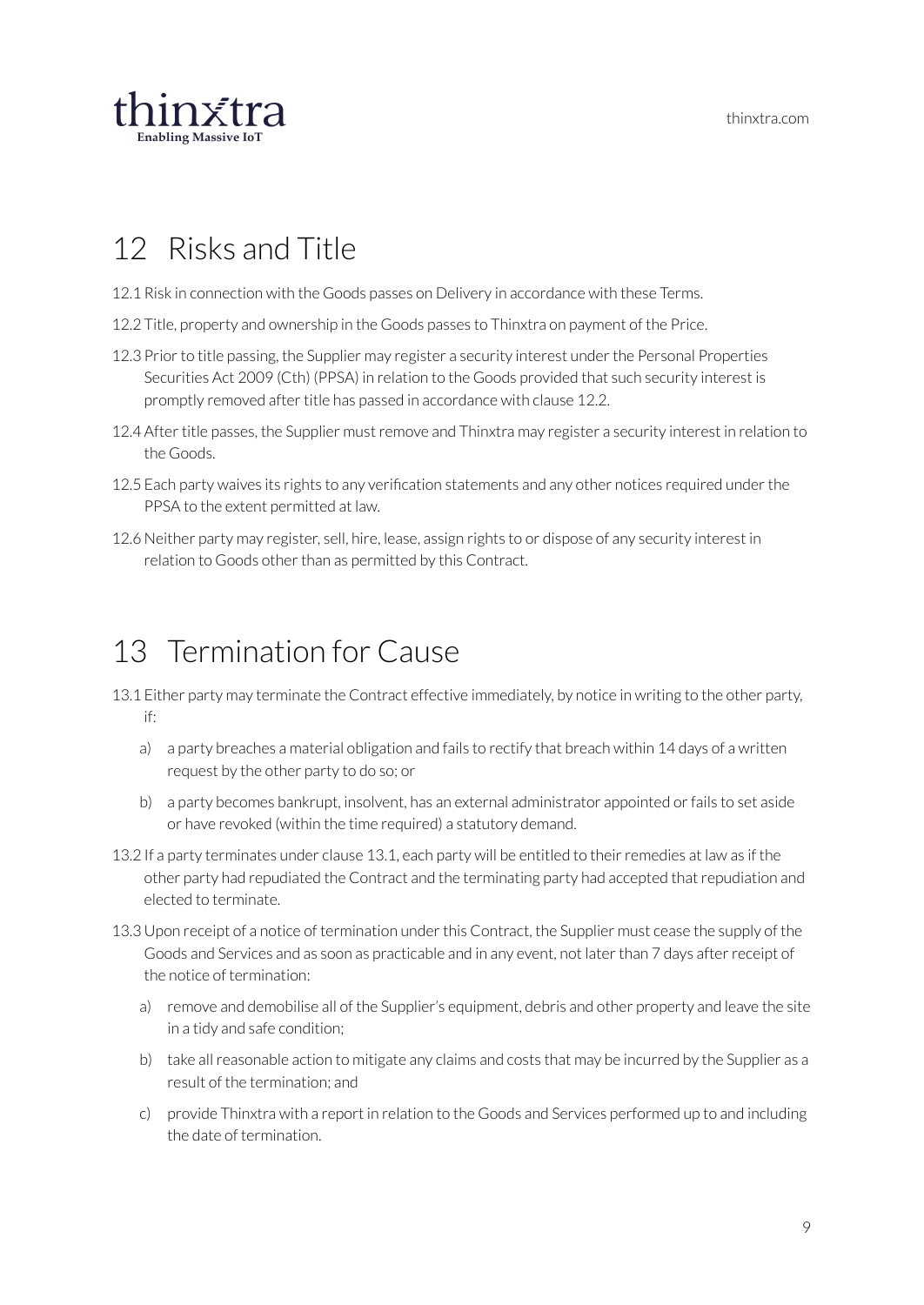

## <span id="page-10-0"></span>14 Termination for Convenience

- 14.1 Thinxtra may, without cause in its sole discretion and forits own convenience terminate the Contract, or any part of it, on 14 days' written notice.
- 14.2 If Thinxtra terminates the Contract, or any part of it, for convenience under clause 14.1, the Supplier will be entitled to be paid:
	- a) the Price for any Goods supplied and Services performed in accordance with the Contract up to and including the date of termination;
	- b) the cost of Goods reasonably ordered and which cannot be cancelled or otherwise sold, provided they become the property of Thinxtra on payment; and
	- c) the reasonable costs of demobilisation.
- 14.3 The entitlement set out in clause 14.2. is the Supplier's sole and exclusive remedy in relation to a termination for convenience under clause 14.1 by Thinxtra and is not entitled to any other lost profits, revenues, opportunity or anticipated savings.

## <span id="page-10-1"></span>15 Indemnity and Insurance

15.1 Subject to clause 16.1, the Supplier must indemnify Thinxtra from and against all liability in respect of:

- a) the illness, injury or death of any person; and
- b) loss of or damage to the property of any person, caused or contributed to by the Supplier save to the extent caused or contributed to by Thinxtra.
- 15.2 Before commencing the supply of any Goods and Services, the Supplier must obtain and maintain until the end of the Warranty Period (without limiting subclause 15.2(g)):
	- a) public and products liability insurance with a limit of not less than \$10,000,000 for any one occurrence in relation to public liability and \$10,000,000 for any one occurrence and in the annual aggregate in relation to products liability;
	- b) workers' compensation and employers' liability insurance (including common law liability insurance for an amount of not less than \$50,000,000 per occurrence) or as otherwise required by law and where permitted by law, include a principal's indemnity extension at statute and common law and a waiver of subrogation in favour of Thinxtra;
	- c) if Goods are being supplied, goods in transit insurance covering physical loss or damage for not less than the total invoice value of the Goods supplied;
	- d) motor vehicle third party property liability insurance with a limit of not less than \$10,000,000 per claim;
	- e) insurance covering physical loss or damage to the Supplier's own property, equipment and materials owned, hired, leased or used by the Supplier for their full replacement value;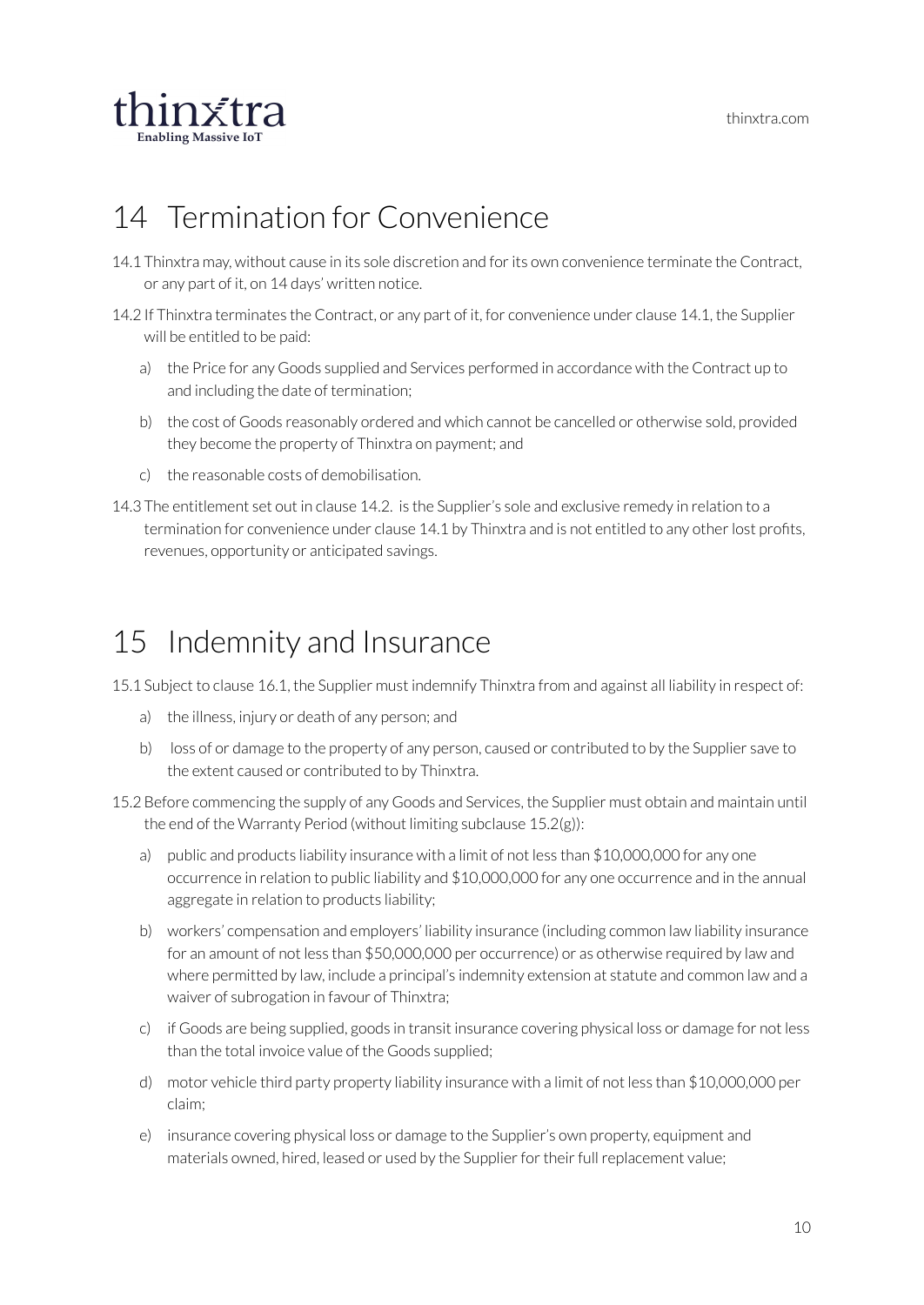

- f) if professional services are being performed, obtain professional indemnity insurance with a limit of liability not less than \$5,000,000 per occurrence for a period of seven (7) years after expiry of the Warranty Period; and
- g) any additional insurance required by law.

15.3 The Supplier must:

- a) pay the deductible, excess or self-insured retention in connection with any claim made in respect of any insurance policy effected under clause 15.2;
- b) ensure that each insurance policy referred to in clause 15.2 is effected with an insurer or insurers of reputable standing and with a Standard & Poor's credit rating of no less than A;
- c) on request, provide Thinxtra with current insurance certificates from the relevant insurer or insurers or the Supplier's insurance broker for each insurance policy required under clause 15.2; and; and
- d) promptly and without delay notify Thinxtra if an insurer gives a notice of cancellation or other notice in respect of any insurance policy.
- 15.4 The Supplier must ensure all of the Supplier's subcontractors effects and maintain insurance as required by clause 15.2 (including as to amounts of insurance and type of insurance).

#### <span id="page-11-0"></span>16 Limitation of Liability

- 16.1 The Supplier shall not be liable to Thinxtra for any consequential, indirect orincidental loss, loss of profits, lost production, loss of anticipated savings and loss of opportunity arising from orin connection with its supply of the Goods and Services.
- 16.2 The total liability of the Supplier to Thinxtra arising out of, under or in connection with any other loss or damage arising under orin connection with this Contract, is limited, in aggregate, to 100% of the Price.
- 16.3 Both parties must notify the other of any claim arising under orin connection with this Contract within 12 months from the earlier of becoming aware, or when the party ought reasonably to have been aware, of the matters forming the basis of the claim.
- 16.4 If a party fails to give notice as required by clause 16.3, that party releases the other party from all liability in connection with the claim and the basis for it.
- 16.5 Clauses 16.2 to 16.4 inclusive do not apply in relation to a liability for an insured loss orloss that should have been insured as required by this Contract in connection with the destruction of any property, personal injury, illness, disease or death.

# <span id="page-11-1"></span>17 Confidentiality and Privacy

17.1 The parties must respect the privacy of personal information such as personal and contact information, an individual's name, company name, business street, postal and email addresses,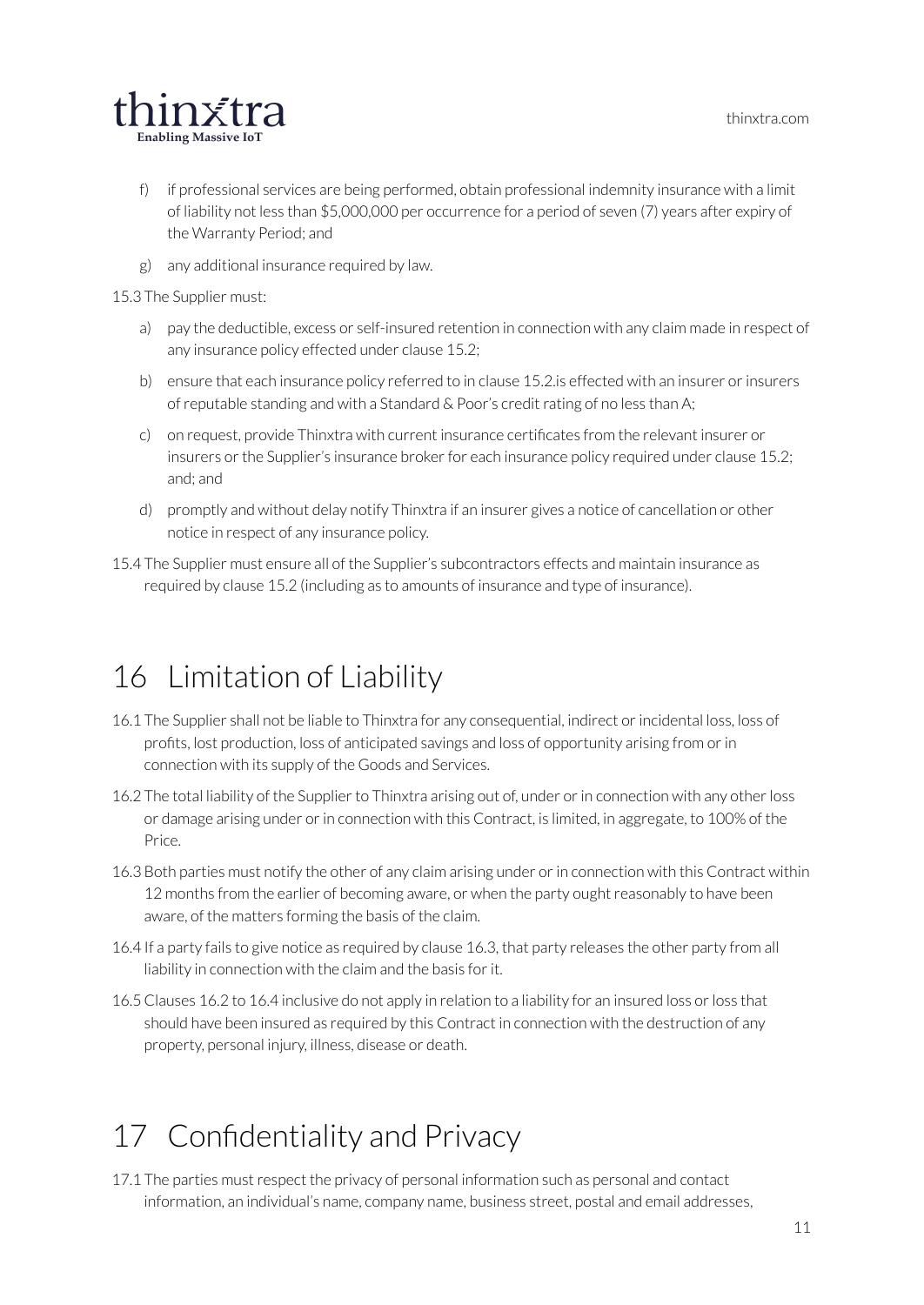

telephone and fax numbers, professional information, financial and bank account details (Personal Information).

- 17.2 The Supplier acknowledges, accepts and agrees:
	- a) to Thinxtra's terms and conditions of privacy at library.web.thinxtra.com/pages/privacy.aspx;
	- b) that Thinxtra may use Personal Information of the Supplier in accordance with those terms; and
	- c) without using such information, Thinxtra may not be able to use the Goods and Services provided.
- 17.3 Thinxtra may store, use and disclose Personal Information of the Supplier to Thinxtra's affiliates, SIGFOX and its affiliates and related parties.
- 17.4 Other than as permitted by this clause 17, neither party may disclose, or allow any person to disclose, confidential information to third parties including:
	- a) the subject matter of and contents of this Contract (but not its existence);
	- b) the subject matter and the existence of any dispute or difference in connection with this Contract; and
	- c) the Price and any discounts, rebates or cost savings.
- 17.5 The obligations to maintain confidentiality under clause 17.4 apply except for a disclosure:
	- a) permitted with the prior written consent of the other party;
	- b) required by law, any stock exchange or court order; or
	- c) as reasonably necessary for any professional advice.
- 17.6 Thinxtra may collect, store, use and disclose confidential information to Thinxtra's affiliates, Caterpillar Inc. (USA) and its subsidiaries, affiliates and related parties.
- 17.7 The Supplier must not make any public announcements or disclosures in relation to this Contract, including its existence, without the prior written consent of Thinxtra.

#### <span id="page-12-0"></span>18 Intellectual Property

- 18.1 Each party owns and retains title to all intellectual property created prior to, or independently of, the purpose of supplying the Goods and Services under this Contract.
- 18.2 All intellectual property created or developed forthe dominant purpose of supplying the Goods and Services to Thinxtra vests in and becomes the property of Thinxtra.
- 18.3 Each party licences its intellectual property to the other as is reasonably necessary to perform the obligations under or in connection to this Contract.
- 18.4 Each party indemnifies the other from and against all liabilities in respect of any actual or alleged infringement of the intellectual property rights of any person in connection with this Contract.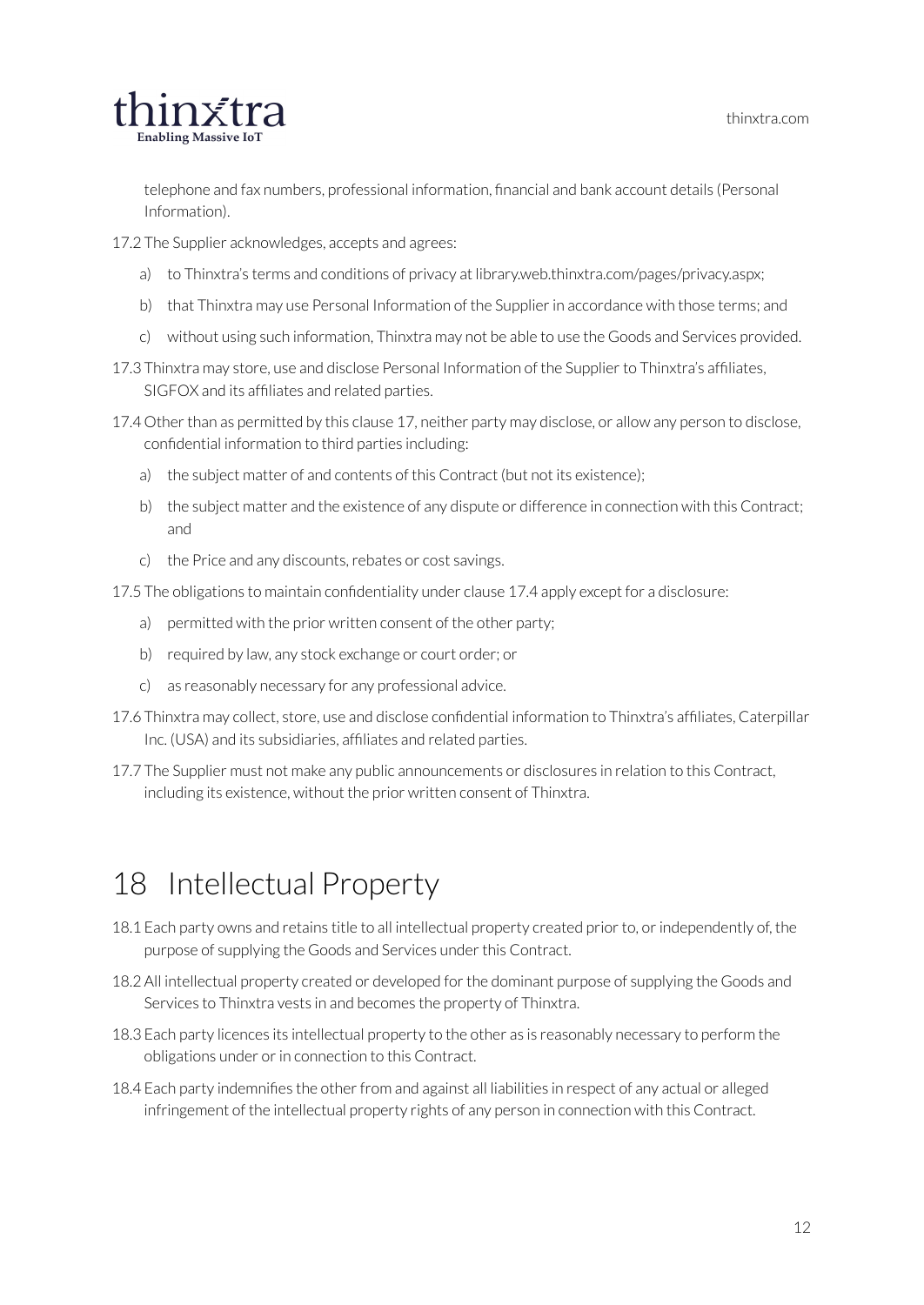

#### <span id="page-13-0"></span>19 Complaints and Disputes

- 19.1 If either party wishes to raise a dispute or difference in connection with the Contract, it must promptly give the other notice in writing.
- 19.2Within 14 days of a party giving notice under clause 19.1, the other party must provide to the first party a written response stating its position and thereafter:
	- a) within 7 days of that response, the respective managers must meet in person at least once to try to resolve the dispute in good faith in a first meeting;
	- b) failing a resolution within 7 days of that meeting, within a further 7 days, supervisors of each manager must meet in person to try to resolve the dispute in good faith in a second meeting;
	- c) failing a resolution within 7 days of the second meeting, then within a further 7 days, the managing director of the Supplier and a delegated executive of Thinxtra must meet in person to try to resolve the dispute in good faith in a third meeting.
- 19.3 As a condition precedent to the commencement of any court or tribunal proceedings, if a dispute or difference arises under or in connection with this Contract and the aggregated amount of either party's claims (excluding interest and costs) exceeds \$75,000 (excl. GST), the dispute or difference shall be, and is hereby, referred to expert determination to be conducted in accordance with Institute of Arbitrators and Mediators Australia Expert Determination Rules.

#### <span id="page-13-1"></span>20 Assignment and Subcontracting

- 20.1 The Supplier must not assign or subcontract any of its rights or obligations without the prior consent of Thinxtra.
- 20.2 The Supplier is responsible as agent for the acts and omissions of its contractors and their subcontractors.
- 20.3 Part 1F of the Civil Liability Act 2002 (WA) and Part 4. of the Civil Liability Act 2002 (NSW) are excluded.

#### <span id="page-13-2"></span>21 Goods & Services Tax

- 21.1 Unless otherwise stated expressly, allrates and Prices underthis Contract are exclusive of GST.
- 21.2 Thinxtra is not liable to pay any claim by the Supplier until it receives a valid tax invoice for the amount.